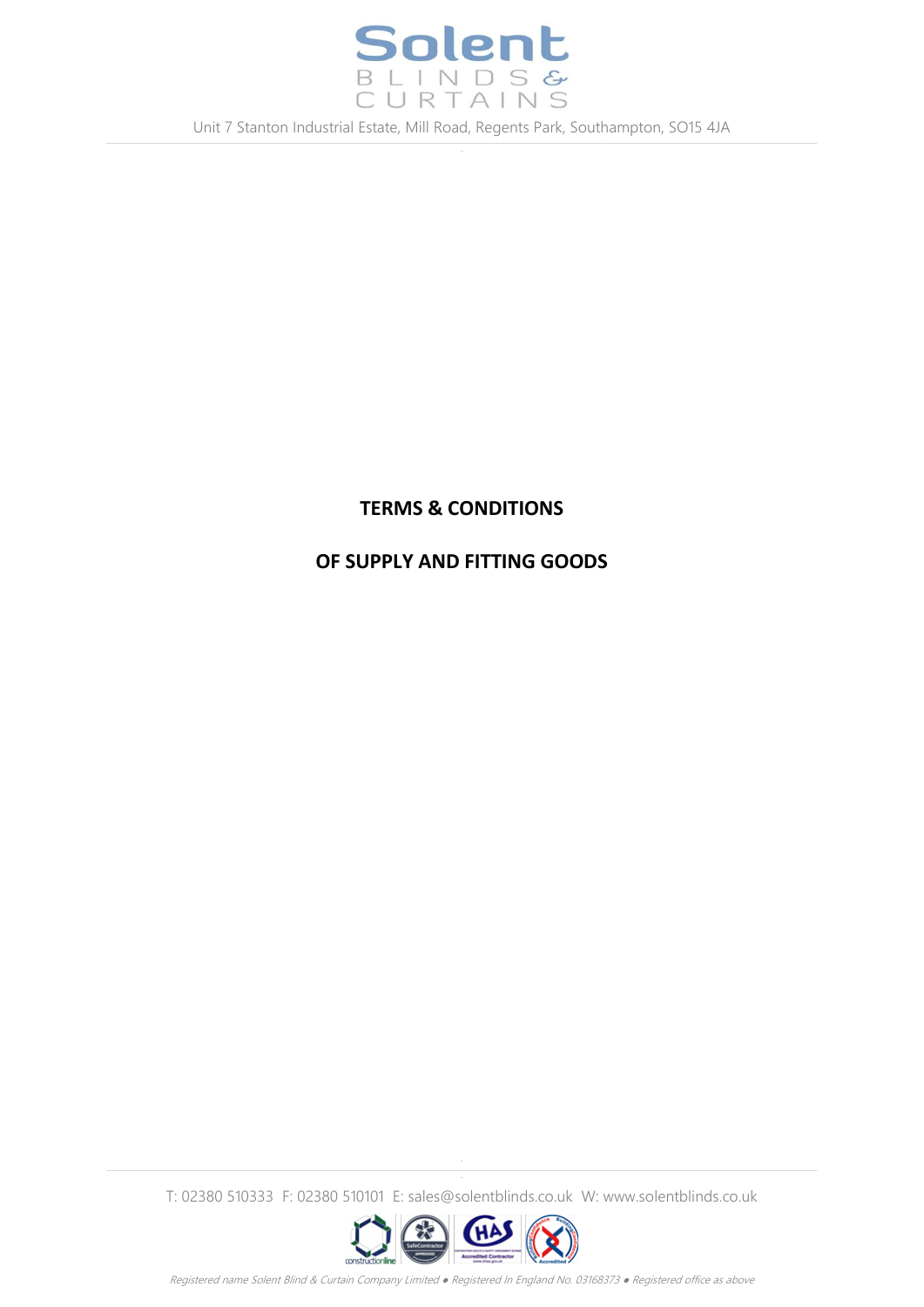

# **1. General Information about These Terms**

#### **What these Terms & Conditions cover:**

These Terms apply to all Goods and services that We supply to You, as Our customer.

#### **Who We are:**

We are Solent Blind & Curtain Company Limited. Our VAT registration number is 189171236. We are a company registered in England. Our company registration number is 03168373.

#### **How You can Contact Us:**

You can contact Us by email at [sales@solentblinds.co.uk](mailto:sales@solentblinds.co.uk) or by telephone on 02380 510333.

#### **Why You should read these Terms:**

Please read these Terms carefully before You place any Order with Us. These Terms tell You how We will provide Goods to You, how We will Install any Goods (if We have agreed with You that We will do so), how You or We may end a Contract, what to do if there is a problem, and any other important information. If You think that there is a mistake in these Terms please tell Us straight away.

#### **We draw Your attention in particular to Your rights to cancel a Contract which You can find in section 4.**

The words set out below have the meaning applied to them in these Terms:-

"Contract" means a binding Contract between You and Us for the supply of Goods and/or Installation which can be made in a number of different ways as set out in Section 2 below.

"Goods" means the blinds, curtains, tracks, shutters or other window furnishings or products manufactured and/or supplied by Us which are the subject of Your Order.

"Installation/Install" means the fitting of Goods by Us.

"Order" means an Order by You for the supply of Goods and/or Installation by Us.

"Price" means the Price of Goods and/or Installation which includes any applicable delivery or packaging charges and VAT.

"Regulations" means the General Product Safety Regulations 2005.

"Sales Literature" means all brochures, drawings, descriptive matter, specifications and websites used by Us to advertise and promote the Goods for sale.

"Signed Quotation" means a signed copy of the quotation which may vary depending on how You place Your Order with Us.

"Terms" means these Terms and conditions.

T: 02380 510333 F: 02380 510101 E: sales@solentblinds.co.uk W: www.solentblinds.co.uk

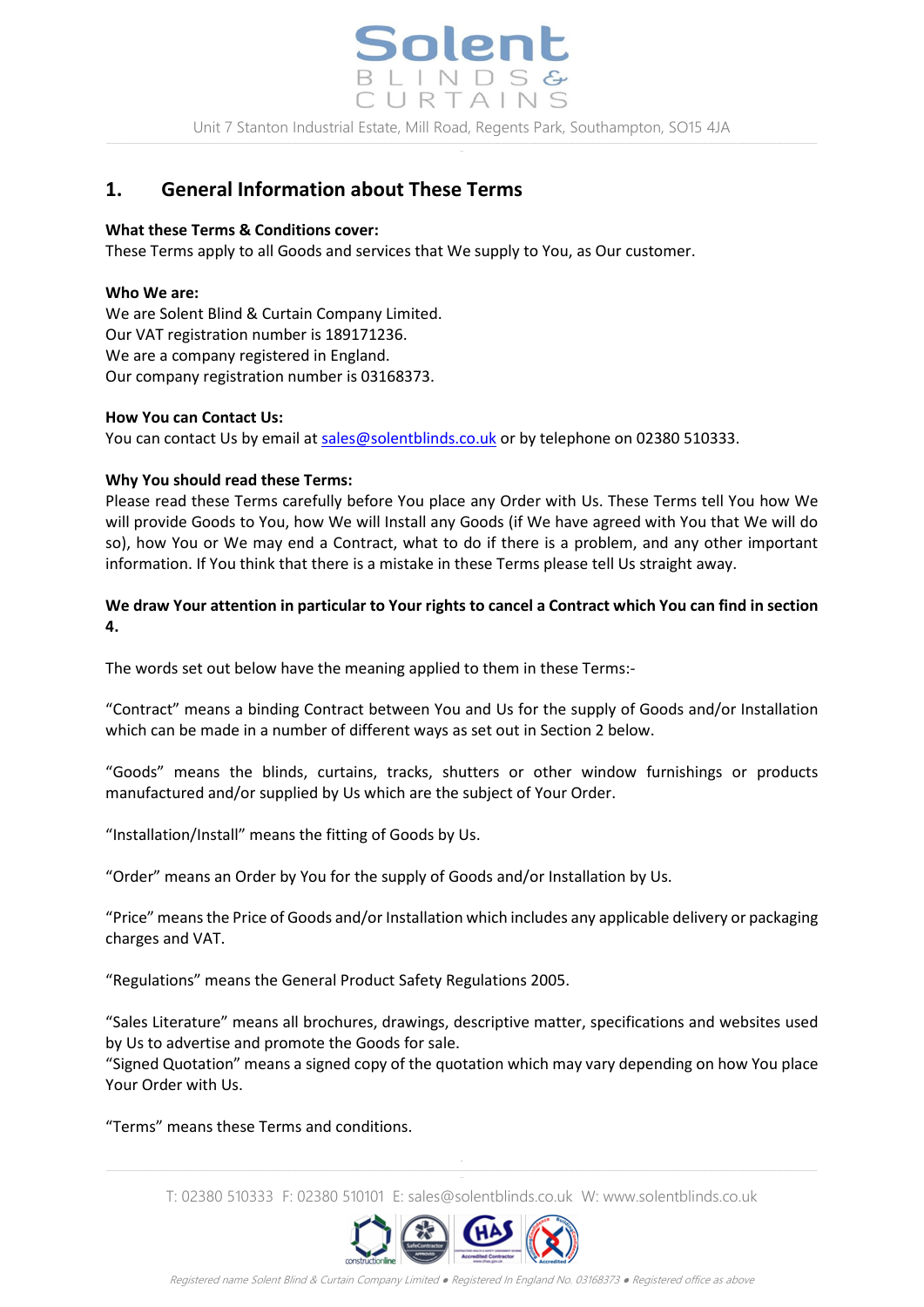

"You/Your" means the person or persons who Orders Goods and/or Installation from Us.

"We/Us/Our" means Solent Blind & Curtain Company Ltd.

When We Use the words "writing" or "written" in these Terms, this will include email.

### **2. Our Contract with You**

**2.1** You may enter into a Contract with Us in the following ways:-

- a) Over the telephone or otherwise at a distance
- b) A visit from one of Our surveyors to Your home, workplace, or otherwise away from Our premises
- c) Placing an Order whilst visiting Our premises

The Contract will be formed when We receive Your deposit, where required, or a valid purchase Order/written Order confirmation.

**2.2** If You wish to **cancel** a Contract, please refer to Section 4 of these Terms to see if cancellation is allowed, and, if so, how to go about doing so.

**2.3** If We wish to **cancel** a Contract We can do so in accordance with Section 5.

**2.4** We only sell Goods and Install Goods in the United Kingdom. Unfortunately We do not accept orders from or make deliveries to addresses outside the United Kingdom.

#### **3. The Price and Payment**

**3.1** The Price of Goods and/or Installation costs are set out in full in Our Quotation.

**3.2** The Price on Our Quotation includes all taxes that apply, including VAT for domestic customers. However, please note that We may have had to make certain assumptions when pricing the Installation. **Please note in particular Section 6.1 below** where additional charges may apply for Installation.

**3.3** A 75% deposit is required on all domestic orders. Following a credit check, a deposit may be required on commercial orders.

**3.4** The Quotation will give details of the payment Terms for Your Order. If You have paid a deposit, this will be shown on Your invoice which will be sent on completion of Your Order. Payment Terms of invoices is 30 days.

**3.5** Payments can be made by card, bank transfer, cheque or cash. Payments by cheque are not deemed to have been made until the cheque has cleared.

**3.6** We can charge You interest if You pay late. The interest We may charge You will be on the overdue amount at the rate of 3% above base rate. The interest will mount on a daily basis from the due date

T: 02380 510333 F: 02380 510101 E: sales@solentblinds.co.uk W: www.solentblinds.co.uk

-

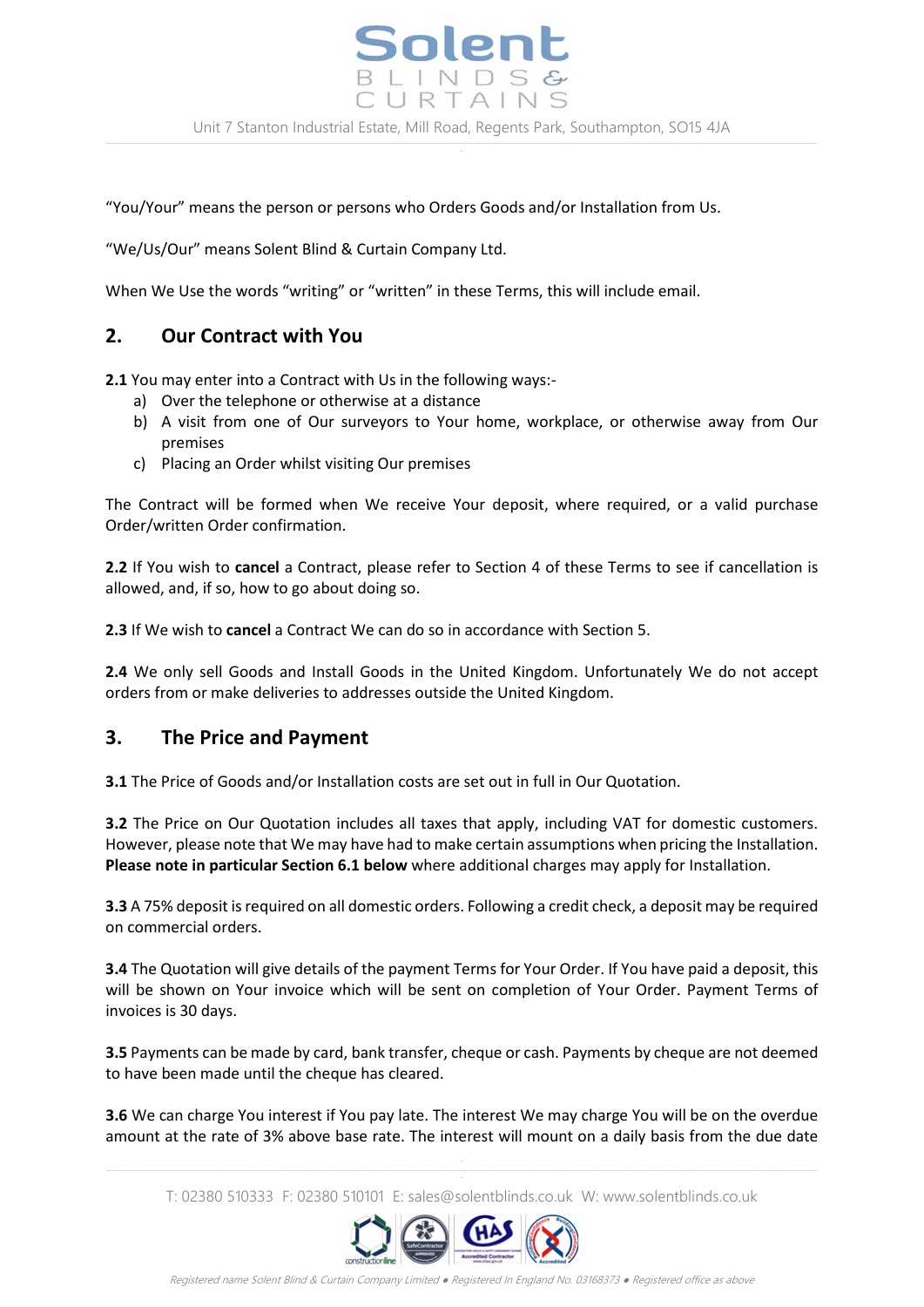the payment should have been made to Us by You until the actual date that You make the payment. You must pay Us interest together with any overdue amount.

**3.7** If We make a pricing error in any of Our quotations We will inform You. This can happen from time to time. We will contact You to advise, and You may cancel the Contract or decide to proceed at the higher Price. We will refund You in full any deposit You have paid to Us if You decide to cancel as a result.

**3.8** If We accept and process Your Order where a pricing error is obvious and unmistakable and could reasonably have been recognised by You as being so then We may terminate the Contract, refund any deposit that You have paid and, if You already have the Goods, require You to return them to Us at Our expense.

# **4. Your Rights to Cancel a Contract**

**4.1 IMPORTANT:** If the Goods are made to measure by Us for You (whether this be as a result of any specific measurements that You give Us; We take at the time of a survey; or as a result of any other particular specific requirements You have given to Us which make the Goods bespoke) **OR** if the Goods have been Installed by Us or Installed by You then You **DO NOT** have the right to cancel the Contract unless section 4.2 applies. This does not affect Your legal rights as a consumer if the Goods are faulty or not as described.

**4.2** You may cancel a Contract if any of the following apply;

- a) We have told You about a pricing error or an error with the description of the Goods and You do not wish to proceed;
- b) There is a risk that supply of the Goods may be significantly delayed because of events outside Our control; or
- c) You have a legal right to end the Contract because of something We have done wrong (although please see section 9.8 where We deliver Goods late).

In such instances, the Contract will end immediately and We will refund You in full for any Goods that have not been provided properly.

**4.3** If You end the Contract because of one of the reasons in section 4.2, and Goods have already been supplied to You, then You must return them to Us. We will pay the costs of return. Please contact Us as set out in section 11.4.

# **5. When We Can Cancel a Contract**

**5.1** We reserve the right to cancel the Contract or decline Your Order if;

- a) We have insufficient stock of the fabric or products required to manufacture and/or supply the Goods You have Ordered.
- b) Any of the Goods in Your Order were listed at an incorrect Price due to a typographical error or an error in the pricing information made by Us and/or received by Us from Our suppliers.

T: 02380 510333 F: 02380 510101 E: sales@solentblinds.co.uk W: www.solentblinds.co.uk

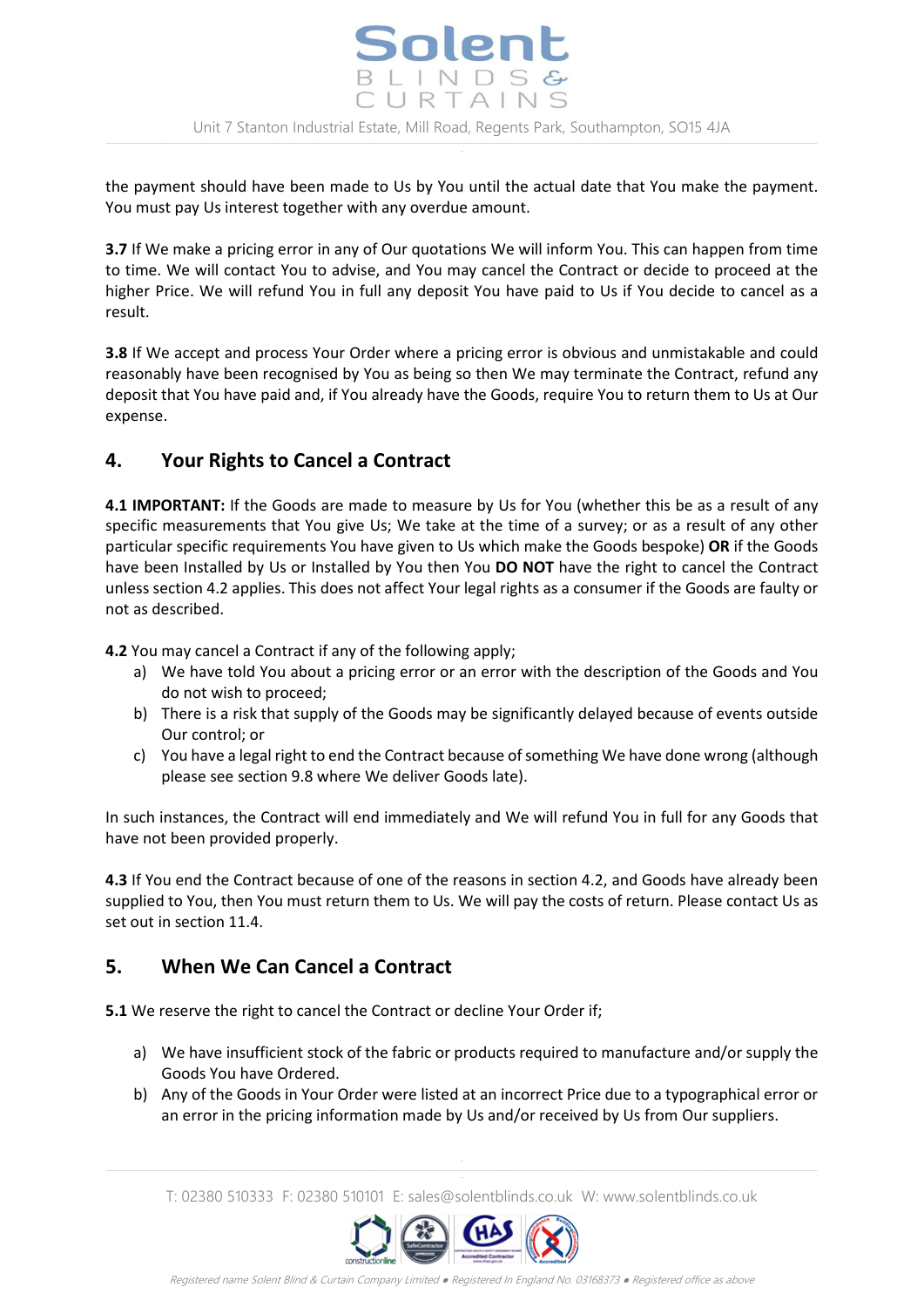**5.2** Before cancelling Your Order under section 5.1, We will do Our best to offer You suitable alternative Goods of a similar style and quality, but You are not obliged to accept them.

**5.3** If We cancel Your Order under section 5.1 then We will notify You as soon as possible and will credit You any payment already made to Us relating to Your Order. Although We appreciate that You may be disappointed in such circumstances We will not be able to offer You any compensation for disappointment You may suffer.

**5.4** We may end the Contract at any time by writing to You if;

- a) You do not make any payment to Us when it is due and You still do not make payment within seven (7) days of Us reminding You that it is due; or
- b) You do not, within a reasonable time, allow Us to deliver the Goods to You, or collect Goods from Us, or allow Us to Install the Goods (if that is what We have agreed with You We will do).

**5.5** If We end the Contract in the situations set out in section 5.4 then You will be in breach of the Contract and still liable to pay Us the Price due under the Contract.

# **6. Installing the Goods**

#### **This section only applies if We have agreed with You as part of the Contract that We will Install the Goods.**

**6.1** If Your Order includes Installation then We have to make certain assumptions when We agree the Price for Installation with You. These are that:-

- a) Those carrying out the Installation will have unobstructed access to immediately outside Your property with a small van and with parking available.
- b) The area around where the Goods are to be fitted is unobstructed and of standard construction with no cables or pipes under the surface.
- c) The surfaces or grounds in to which We need to attach hanging apparatus are in a condition that allows Us to easily obtain good fixings for the Goods.
- d) You have removed all ornaments, appliances and other objects in the immediate working area.
- e) None of the areas or items in to which We are Installing the Goods contain or We will or be likely to come into contact with asbestos nor have any warranties or guarantees that will be invalidated by the Installation.

If these assumptions are not met in Your circumstances, or if You have reason to doubt that they may not be, for example if You live in an old property, if there could be hidden pipes, conduits or cables or if You have parking or access problems, then You must let Us know at the time that You make Your Order or as soon as possible afterwards. If You do not tell Us when You make Your Order, or if You tell Us afterwards, then We may make an additional charge for the additional time, costs or materials required to complete Installation for You as a result of these assumptions not being met. This additional time will be charged at Our hourly rate and the additional materials will be charged at their cost Price to Us. These additional charges will be added to the Price.

T: 02380 510333 F: 02380 510101 E: sales@solentblinds.co.uk W: www.solentblinds.co.uk

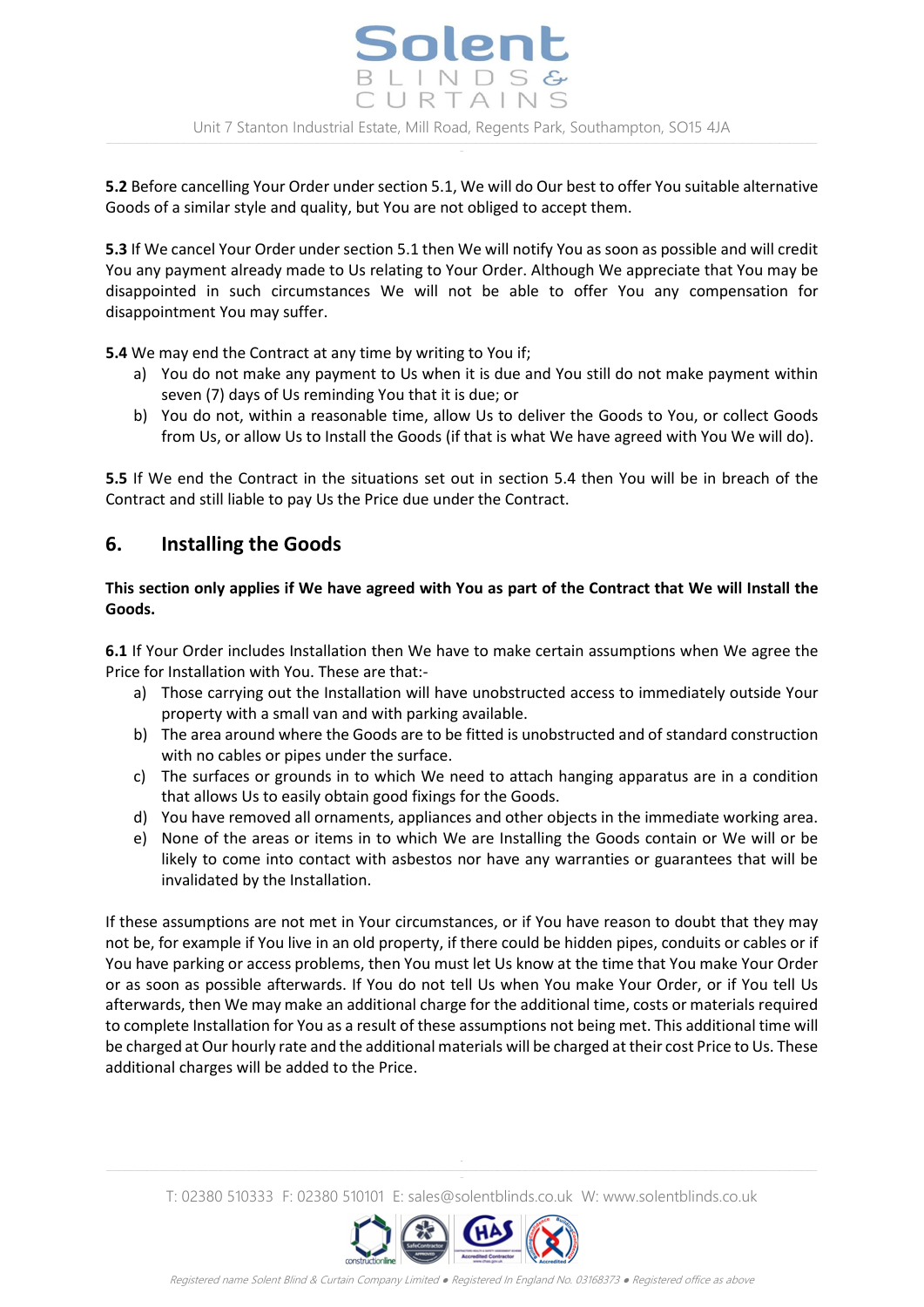

**6.2** We will not be responsible for carrying out any building work, for moving any furniture to clear access to the immediate area, or for the invalidation of any warranties You do not tell Us about in writing before You make Your Order.

**6.3 Safety devices.** We must comply with the Regulations. The Regulations have been introduced to help to prevent accidental death by way of strangulation to young children caused by them becoming entangled in blind cords or chains. We take Our obligations under the Regulations extremely seriously. These provide that the safety devices supplied with Goods must be fitted by Us at the time of Installation otherwise We may be negligent and We would be in breach of the Regulations. Therefore, if the Goods contain any safety device, We will fit this device and ensure that We have complied with the Regulations. In the event that You should instruct Us that You do not wish to have the safety device fitted, then We will refuse to Install the Goods. In such an instance, You will be liable to pay Us the full Price under the Contract.

**6.4** You agree that You will not treat Our refusal to Install Goods for the reasons set out in section 6.3 as a fundamental or any breach of the Contract.

**6.5** We believe sections 6.3 and 6.4 to be reasonable in all circumstances given Our obligations under the Regulations. However, this will not affect Your legal rights as a consumer in relation to any Goods that are faulty or not as described.

# **7. Warranties for Goods and Services**

**7.1** We will supply the Goods under the Contract with reasonable skill and care and in accordance with the specification set out in Your Quotation.

**7.2** If the Goods supplied by Us are not in accordance with section 7.1, You should notify us within a reasonable time from their supply or of becoming aware of the defects which are not apparent to You on a reasonable inspection of the Goods. We will arrange with You a time when We can visit You to examine the supplied Goods and, if the Goods are not in compliance with section 7.1 We will, either remedy the defect in question or re-supply the defective Goods.

**7.3** Whilst every attempt will be made by Us to ensure that the Goods supplied match in every respect to any samples shown or description given to You, any minor or immaterial variation between sample or description of the Goods delivered shall not entitle You to reject the Goods, nor to withhold or reduce payment of the purchase price, nor claim any compensation for such variation or change.

**7.4** Subject to section 7.6, and to the receipt of payment in full for Your Order, the following warranties will apply:

- 10 Years Roller and vertical blinds, window film installed by Us (manufacturers cover against delamination)
- 5 Years Vision and visage blinds
- 3 Years Pleated blinds, perfect fit pleated and roller blinds, One Touch blinds motor only, Silent Gliss products
- 12 Months Defective materials and workmanship, venetian blinds including perfect fit, soft furnishings and roman blinds, One Touch motorised blinds, any other products not listed

T: 02380 510333 F: 02380 510101 E: sales@solentblinds.co.uk W: www.solentblinds.co.uk

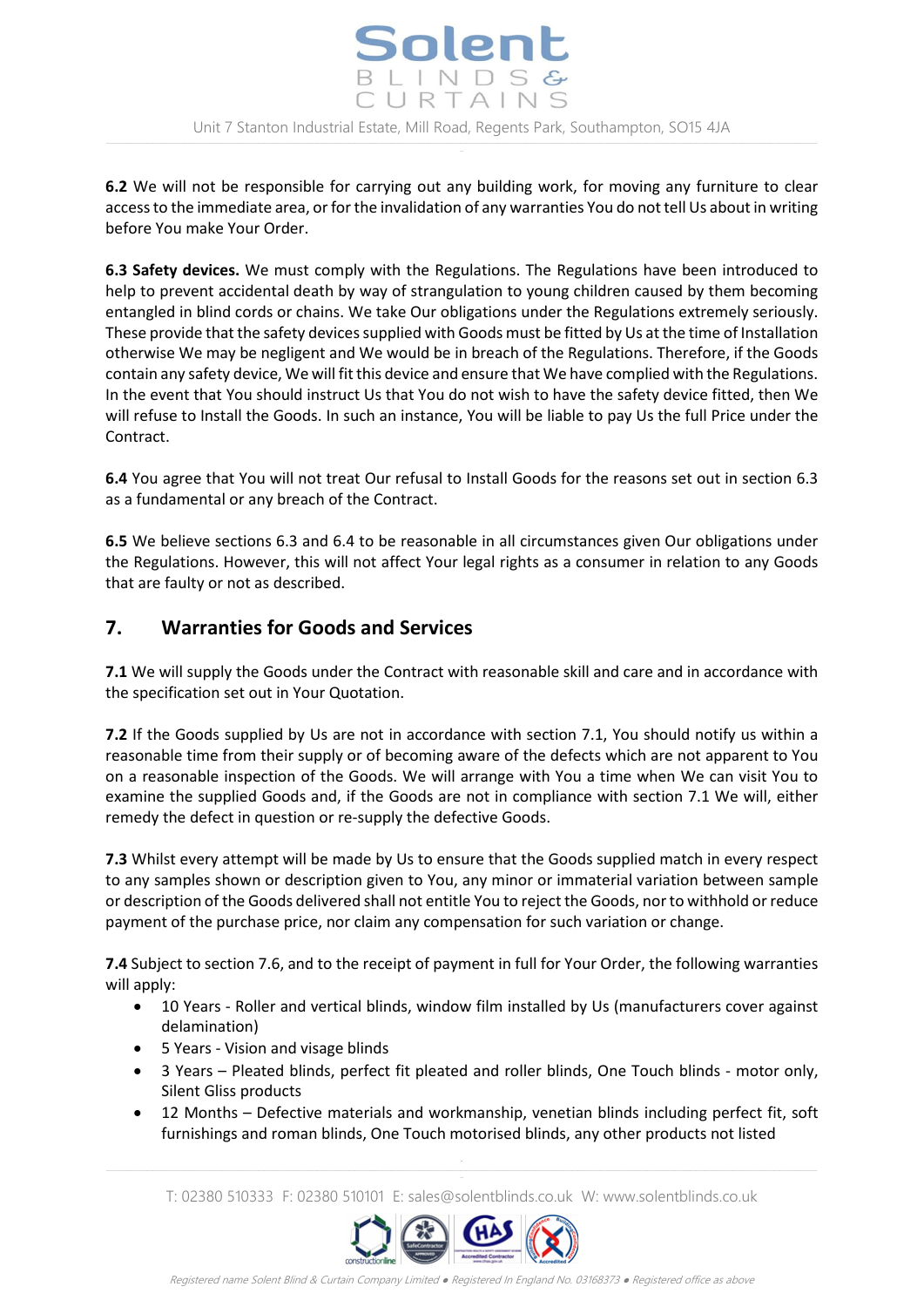

**7.5** We warrant that, subject to section 7.6 should any defect in material or workmanship occur within the relevant period after the date of delivery and installation of the relevant Goods, We will arrange with You to examine the Goods and, if the Goods are defective, We shall either repair or replace the defective Goods free of charge for labour or materials, providing that the Goods have not been subject to any misuse or modification.

**7.6** The warranties provided in this section shall not apply: in relation to fading/discolouration caused by fair wear and tear; and/or where the relevant fault or defect has been caused by Your misuse and/or neglect of the Goods; and/or by accidents caused while the Goods are in Your possession.

**7.7** Whilst all fabrics supplied by Us are tested in accordance with BS EN ISO 105 B02, fading will inevitably occur. However, performance of the product is unimpaired and the warranties provided in this section shall not apply in relation to fading/discolouration caused by fair wear and tear; and/or where the relevant fault or defect has been caused by Your misuse and/or neglect of the Goods; and/or by accidents caused while the Goods are in Your possession.

### **8. Measurement of the Goods**

**8.1** We can make the Goods according to the measurements You provide to Us. You can find information and tips on how to measure by contacting Us.

**8.2** If You are providing Us with Your own measurements please ensure that they are correct and accurate. Unfortunately, We cannot accept the return of made to measure Goods if the reason for the return is because You provided Us with incorrect measurements.

#### **9. Delivering Goods**

**9.1** The costs of delivery, and Installation where We have agreed to Install Goods, are included in the Price. However, You are referred to section 6.1 regarding additional unforeseen Installation costs.

**9.2** We will contact You with an estimated delivery and Installation date (which may be different) which will be as soon as We are able to do so.

**9.3** If Our delivery, or Our Installation, of the Goods is delayed by an event outside Our control then We will contact You as soon as possible to let You know. We will take steps as best We can to minimise the effect of the delay. Provided We do this then We will not be liable for any delays caused by the event, but if there is a risk of substantial delay then You may contact Us to end the Contract and receive a refund for any Goods You have paid for but not yet received.

**9.4** If You have asked to collect the Goods from Our premises, then You can do so at any time after We have notified You that the Goods are ready, by attending Our premises during Our opening hours, which can be found on Our Website.

**9.5** If We are delivering the Goods to You, and no-one should be available to take delivery at Your address then We will Contact You to inform You of how to re-arrange delivery.

T: 02380 510333 F: 02380 510101 E: sales@solentblinds.co.uk W: www.solentblinds.co.uk

-

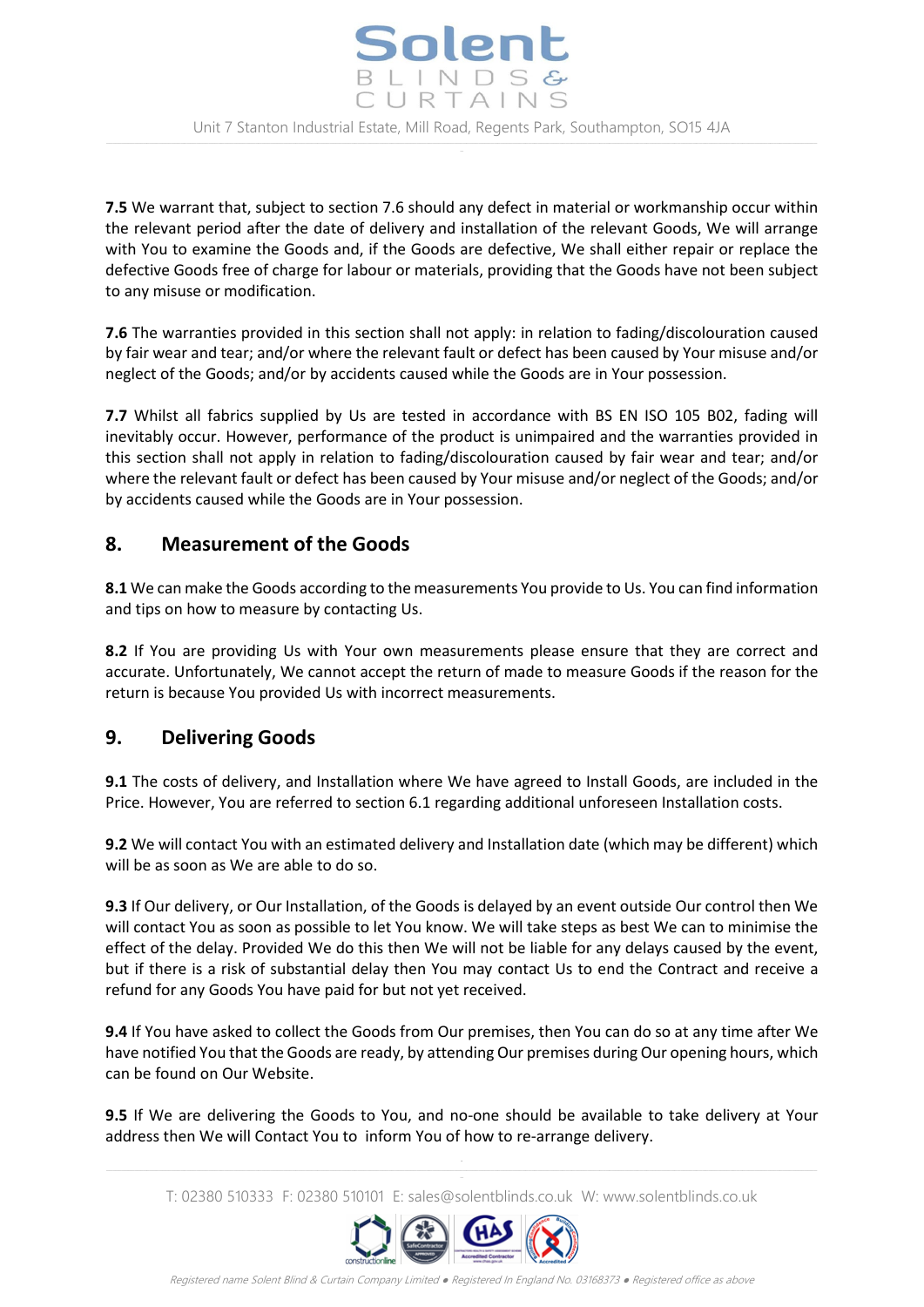

**9.6** If You do not collect the Goods from Us, or after a failed delivery attempt by Us, You do not rearrange delivery or collect the Goods then We will contact You for further instructions and We may charge You for storage costs and any further delivery costs, which will be added to the Price. If, despite Our reasonable efforts, We are unable to contact You or re-arrange delivery or collection within a reasonable period of time then We may end the Contract and section 5.5 will apply.

**9.7** If We have agreed to Install the Goods for You and You do not allow Us access to the premises where the Goods are to be Installed, and if You do not have a good reason for this, We may charge You additional costs incurred by Us as a result. These additional costs will be the wasted time We have spent, which will be charged at Our hourly rate. If, despite Our reasonable efforts, We are unable to contact You or to re-arrange access to the premises then We may end the Contract and section 5.5 will apply.

**9.8** You have legal rights if We deliver any Goods late. If We miss the delivery deadline for any of the Goods then You may treat the Contract as at an end straight away if any of the following apply;

- a) We have refused to deliver the Goods;
- b) Delivery within the delivery deadline was essential (taking into account all of the relevant circumstances); or
- c) You told Us before We accepted Your Order that delivery within the delivery deadline was essential and We accepted Your Order on the basis.

**9.9** If You do not wish to treat the Contract as at an end under section 9.8, or if You do not have the right to do so under section 9.8, then You can give Us a new deadline for delivery, which must be reasonable, and You can then treat the Contract as at an end if We do not meet the new, reasonable deadline.

**9.10** If You do choose to treat the Contract as at an end under section 9.8 or 9.9 then You can cancel Your Order for any of the Goods that have been delivered already under the Contract. If You wish, You can reject or cancel the Order for some of those Goods and not all of the Goods, unless splitting them up would significantly reduce their value. We will then refund any money that You have paid to Us for the cancelled Goods and their delivery and Installation. However, if the Goods have already been delivered to You then You must return them to Us at Our expense or allow Us to collect them from You.

# **10. Ownership and Responsibility for Goods**

**10.1** The Goods become Your responsibility from the time that either;

- a) We have delivered them to the address You gave Us;
- b) From the time You collect the Goods from Us; or
- c) The time that We pass the Goods to any third party organised by You.

**10.2** You own the Goods only once We have received payment for them in full.

# **11. Complaints and Problems**

**11.1** If You have any questions or complaints please contact Us. You can telephone Us on 02380 510333 or email us at [sales@solentblinds.co.uk.](mailto:sales@solentblinds.co.uk)

T: 02380 510333 F: 02380 510101 E: sales@solentblinds.co.uk W: www.solentblinds.co.uk

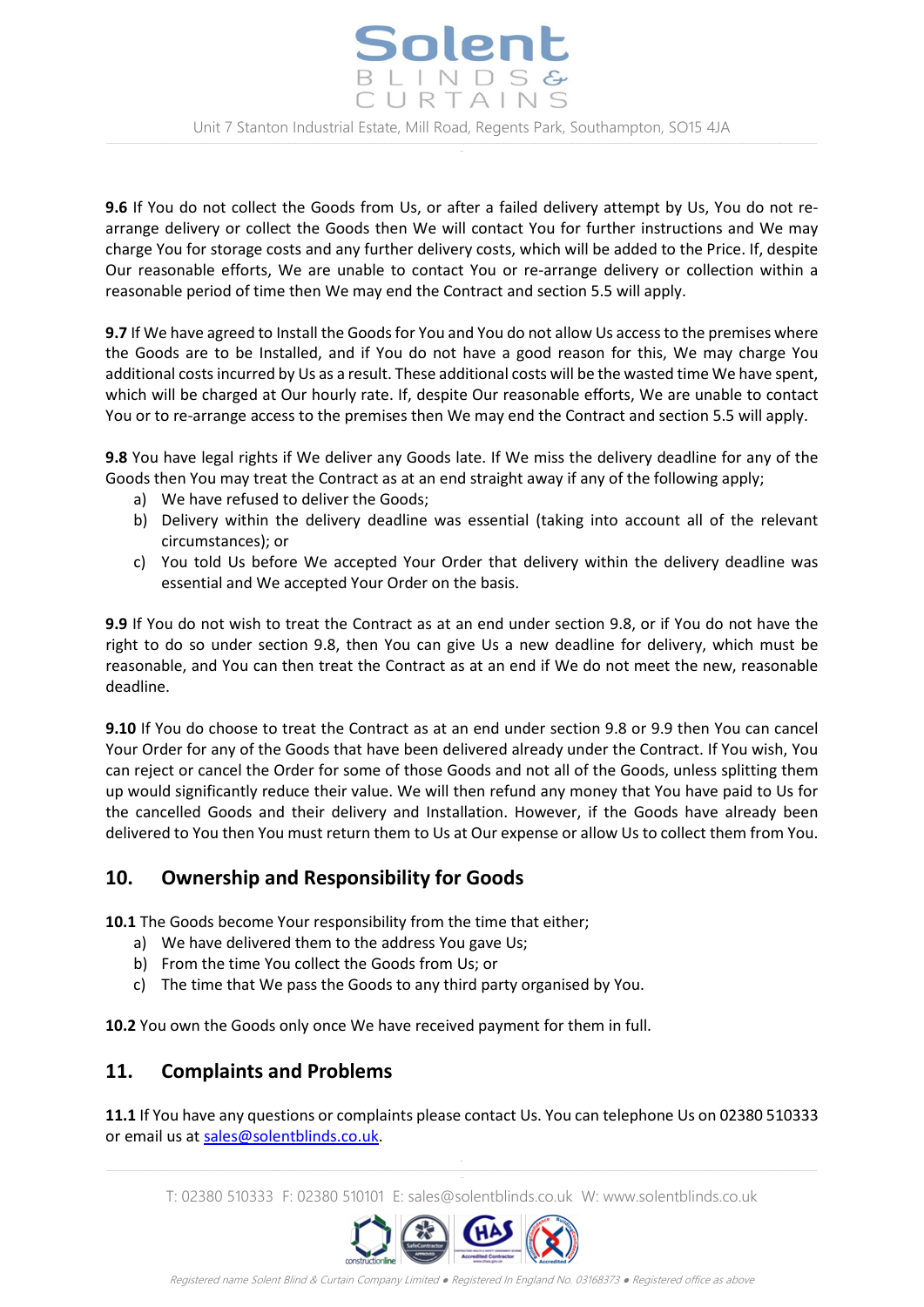

**11.2** You should inspect the Goods and any Installation work as soon as conveniently possible and contact Us if You believe that there is a problem.

**11.3** We have a legal duty to supply Goods that conform with the Contract. A summary only of Your legal rights is set out below. Nothing in these Terms will affect Your legal rights.

This is a summary only of some of Your legal rights. They are subject to certain exceptions. For detailed information You may contact Your solicitor or contact the Citizens Advice, whose Website is [www.adviceguide.org.uk](http://www.adviceguide.org.uk/) or call 03454 04 05 06.

The Consumer Rights Act 2015 says that Goods must be as described, fit for their purpose and of satisfactory quality. Your legal rights entitle You to the following;

- Up to 30 days from receipt, if the Goods are faulty You can get a refund.
- Up to 6 months from receipt, if the Goods cannot be repaired or replaced, then You are entitled to a refund in most cases.
- After 6 months, additional recourse may be available to You.

**11.4** If You wish to exercise Your legal rights You must either return the Goods to Us in person, post them back to Us or, if they are not suitable for posting, allow Us to collect them from You. We will pay the costs of posting or collection.

### **12. Our Responsibility for Loss or Damage**

**12.1** If We fail to comply with these Terms, We are responsible for loss or damage that You suffer that is a foreseeable result of Our breaking the Contract or of Our failing to Use reasonable care and skill, but We are not responsible for any loss or damage that is not foreseeable. Loss or damage is foreseeable if either it is obvious that it will happen or if, at the time You placed the Order, both We and You knew it might happen, for example if You discussed it with Us before placing Your Order.

**12.2** If We have agreed to Install Goods, We are not responsible for the cost of repairing any pre-existing faults or for any damage to Your property that We discover whilst undertaking the Installation.

**12.3** We only supply Goods for domestic and private Use. If You Use the Goods, or re-sell them, for any business or commercial purpose We will have no liability to You for any loss of profit, loss of business, business interruption, or loss of business opportunity.

# **13. General Additional Terms**

**13.1** We may transfer Our rights and obligations under these Terms to another organisation. We will always tell You in writing if We intend to do this and We will ensure that the transfer will not affect Your rights under the Contract.

**13.2** The Contract is between You and Us. No other person shall have any rights to enforce any of its Terms.

T: 02380 510333 F: 02380 510101 E: sales@solentblinds.co.uk W: www.solentblinds.co.uk